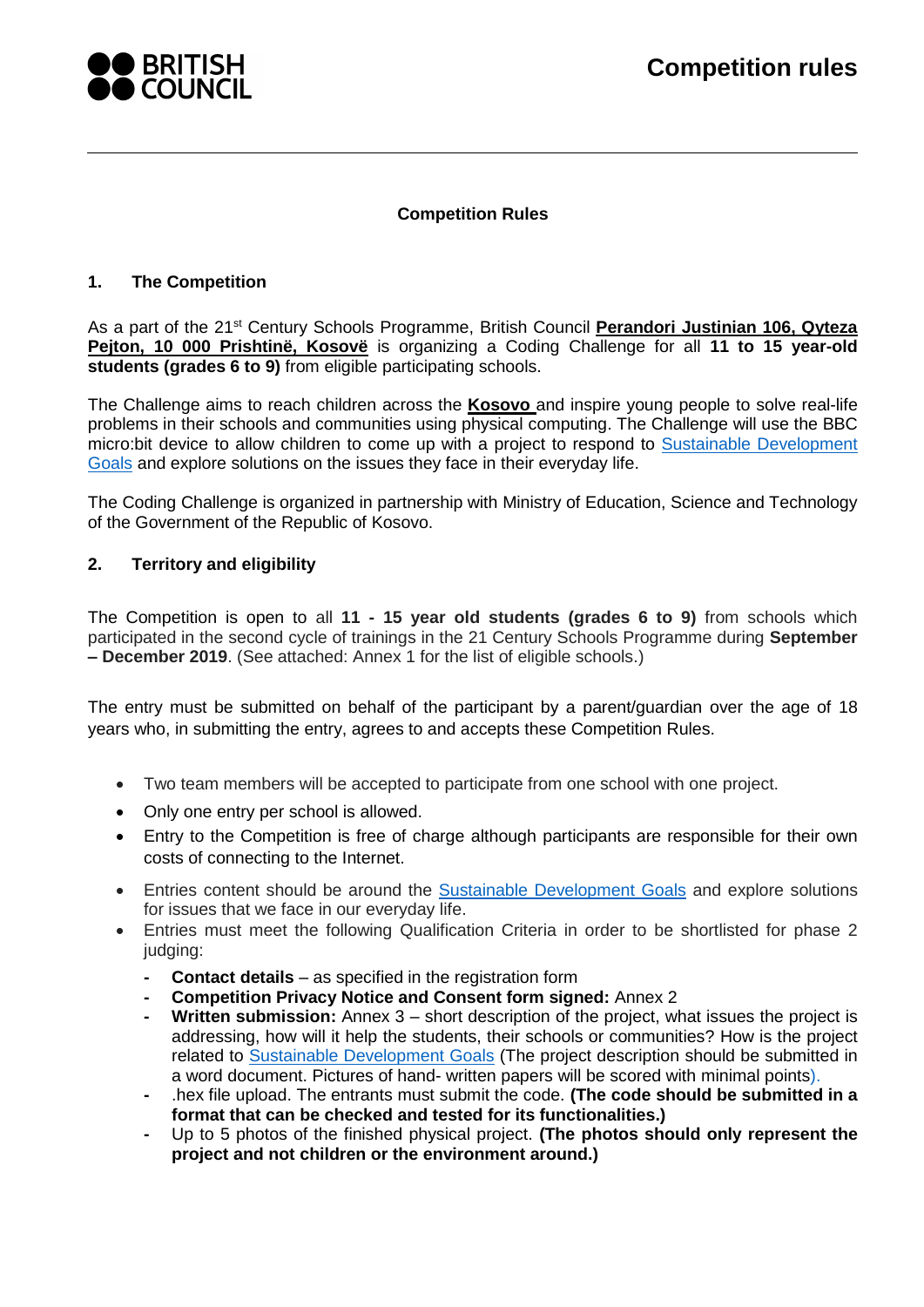All the required documents are supposed to be zipped together in one folder, and the whole folder **cannot be bigger than 5 MB** due to the restrictions of the platform they are being uploaded to.

- Entries will be evaluated against the Evaluation Criteria:
	- **Purpose of the project** What is the project aiming to achieve (reference to written submission Q2);
	- **Overall impact of the idea** Sustainable Development Goals: What is the change your project aims to achieve? How will it affect the community? (reference to written submission Q3 and Q4);
	- **Originality and creativity** in solving a problem related to Sustainable Development Goals – How will you approach solving the problem in a unique way? (reference to written submission Q5 and Q6);
		- **Technical complexity of the code** Is the product functional? (reference to written submission Q7); (Annex 4: Rubric with descriptors on technical complexity)
- 20 shortlisted online entries will be invited to participate in a face to face Coding Challenge.
- Only the winner team and the second runner up from the face to face competition will be eligible to participate at the Regional Coding Challenge.
- The presentation at the Regional Coding Challenge will be in English language.
- The winner from the Regional Coding Challenge will participate at Bett Show, London, UK.

### **3. Competition dates**

The opening date of the Competition is *09:00* on *February 03, 2020* and the closing date is *17:00* on *February 23, 2020*. Any entry received before the opening date or after the closing date will not be included in the Competition. The British Council accepts no responsibility whatsoever for any technical failure or malfunction or any other problem with any system, server, provider or otherwise that may result in any entry being lost, delayed or not properly registered.

## **4. How to enter**

The Competition will be promoted through the **<https://kosovo.britishcouncil.org/en>** and then follow these steps:

- Enter the name of the school
- Enter their first and last name and email address where indicated.
- Enter the age and grade
- Accept these Competition Rules by clicking the "I Accept" button.
- Click on the "Submit" button.

#### **5. Judging Process**

1. The Challenge will be judged in three phases:

Phase 1 – initial shortlisting of online submitted entries.

Phase 2 – up to 20 shortlisted online entries will be invited to face to face Coding Challenge competition.

Phase 3 – selecting 1 winner team and 2 runner ups from the Coding Challenge (Competition Rules for this phase of evaluation will be sent only to the shortlisted competitors).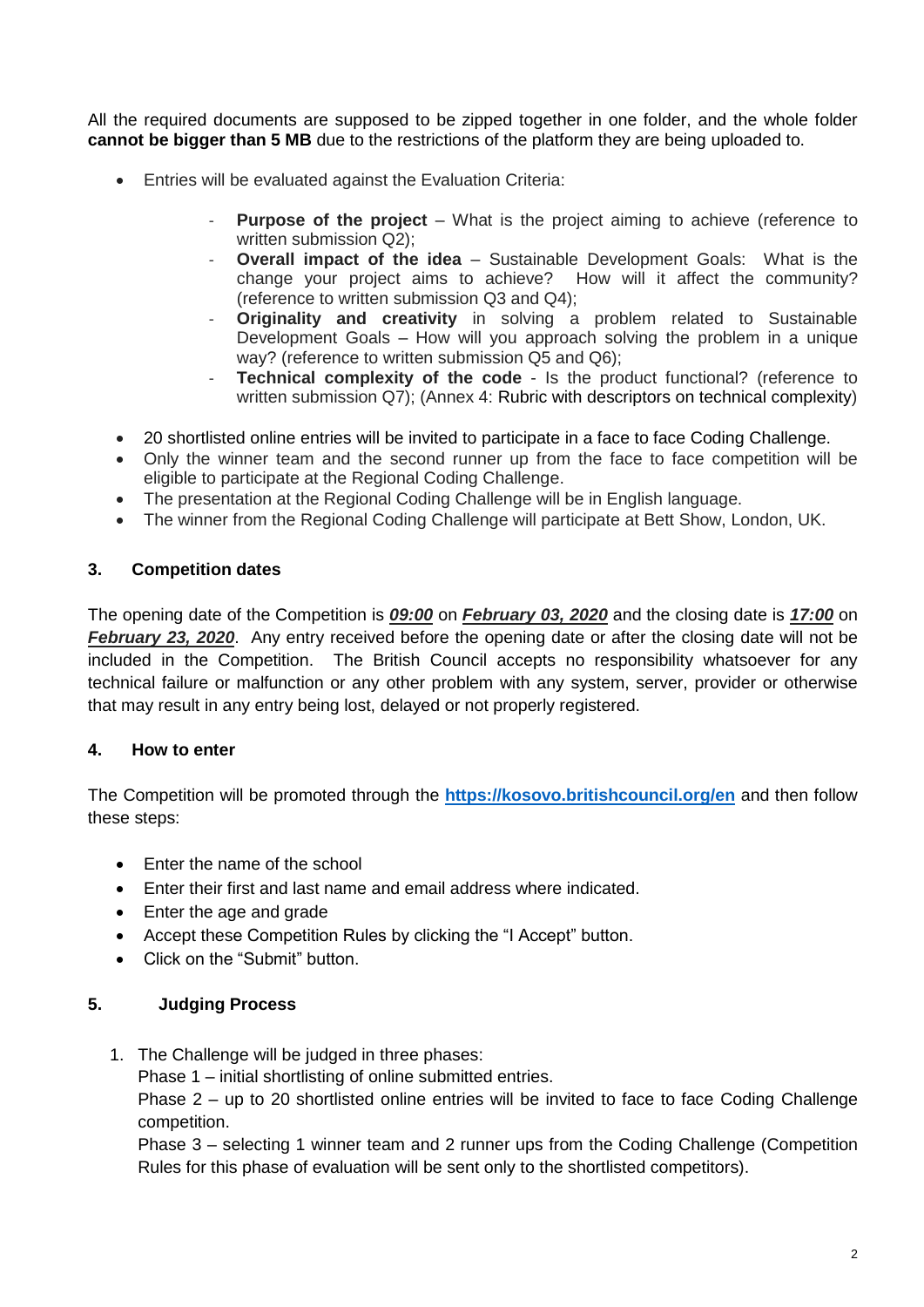## <span id="page-2-1"></span>**6. Personal data**

The British Council will collect and store the names and email addresses of all participants. The British Council will use this personal data for the following purposes:

- managing the relationship between the participants and the British Council;
- communicating with participants to answer their queries about the Competition;
- communicating with winners and arranging delivery of their prizes; and
- marketing and publicity in accordance with section [7](#page-2-0) below.

By participating in the Competition, participants consent to their personal data being processed by the British Council in accordance with, and for the purposes set out in, this section [6.](#page-2-1)

Participants can exercise their rights to access their personal data held by the British Council and withdraw their consent to the processing of their personal data by sending an email, accompanied by a scanned photocopy of their valid passport to: **[Info@ks.britishcouncil.org](mailto:Info@ks.britishcouncil.org)**.

# <span id="page-2-0"></span>**7. Publicity and rights**

The British Council intends to publish the names and photographs of the winner**[**s**]** on the British Council's websites, Facebook pages, Twitter pages, press releases and in other promotional and marketing material. In addition, the British Council may write and publish articles about the winner's**/**winners' enjoyment of their prize. By entering the Competition, each participant agrees to the use of their name and image and agrees to co-operate with any such publicity or marketing if they win a**/**the prize.

Participants will retain copyright in the entry material that they submit to the British Council. By entering the Competition each participant grants the British Council, free of charge, permission to use the entry material (including, without limitation, modifying and adapting it for operational and editorial reasons) in any media worldwide for purposes connected with the Competition. Participants who win a/the prize grant the British Council further permission to publish and exhibit their entry material (including, without limitation, modifying and adapting it for operational and editorial reasons) in print and any media worldwide for any British Council purpose. Each participant confirms that the entry material is their original work, is not defamatory and does not infringe any English laws, that they have the right to give the British Council permission to use it for the purposes specified above, and that all necessary consents for the submission of the entry material have been obtained.

All rights in the British Council's name and logo, websites, Facebook pages, Twitter pages, press releases and other promotional and marketing material and all course and examination content and materials (together the "**Council's Materials**") shall vest in and remain with the British Council (or its licensors). By participating in the Competition, participants agree that they will not use, broadcast, publish, export, exploit, reproduce nor copy part or all of the Council's Materials.